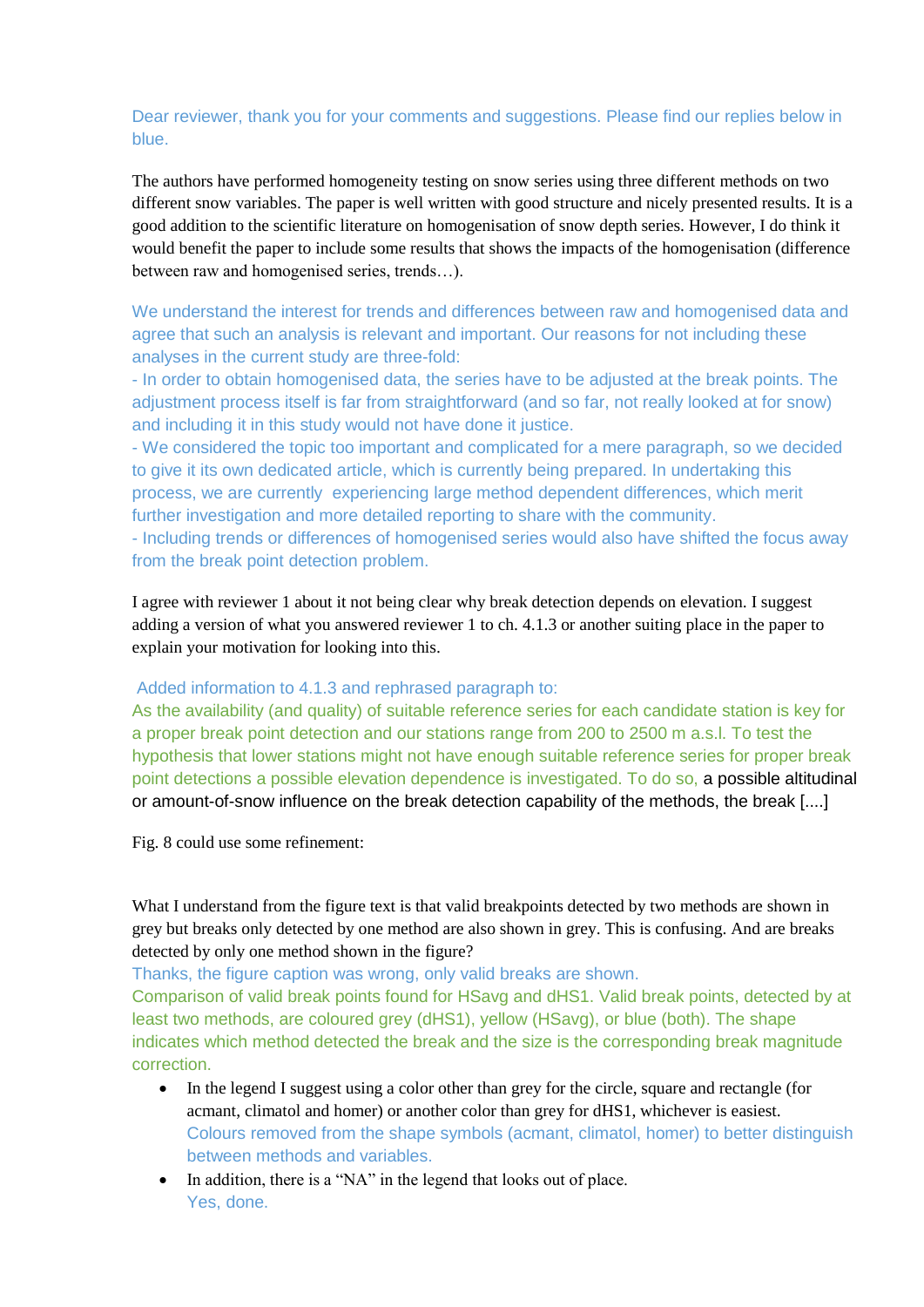Please see the attached pdf for the rest of my mostly technical and minor comments.

Comments from the PDF

L7: 45 breaks in how many of the 184 series? (i.e. please add some information about how many of the 184 series were classified as inhomogenous)

Sentence rephrased to: 45 valid break points in 41 of the 184 series investigated.

L10: done

 $L20:$  done

L83: done

L120: done

L125: Should there be a "plusminus"-sign in front of 2? Yes, rectified

Table 1: Done

173: In this paragraph, could you also please mention the complementary use of the two variables HSavg and dHS1 and what you want to evaluate by using the complementary approach? Sentence added: The main focus is on breaks in HSavg, however, the opportunity to use dHS1 alongside as a complementary break point detection approach is discussed in Section 4.3.

192: Please rephrase/clarify this sentence. I read this and thought it was not consistent with what Fig. 3A shows (where most Acmant break corrections are between 10-19 %, but where this is not the case for Homer and Climatol). I was confused by the last part of the sentence ("10-19% for all three methods"). Sentence rephrased to: 10-19% (ACMANT and Climatol) and 20-29% for HOMER.

Figure 3: delete text Done

 $L210:$  done

L213: done

Figure 8: See comments above

Table 3: Please briefly explain the "code" and "combination" column in the table text.

Changed code to Name and added combination information in the caption. Rephrased to: Table 3: List of valid break points concordantly identified in 184 investigated Swiss snow time series. Stations are ordered according to break year

and series with break points identified in both HSavg and dHS1 are marked bold. Combination code refers to ACMANT (A), Climatol (C), and HOMER (H).

L261: Instead of the dash, should it be plusminus or  $\sim$ ? Also, add space beween 2 years. Yes, rectified